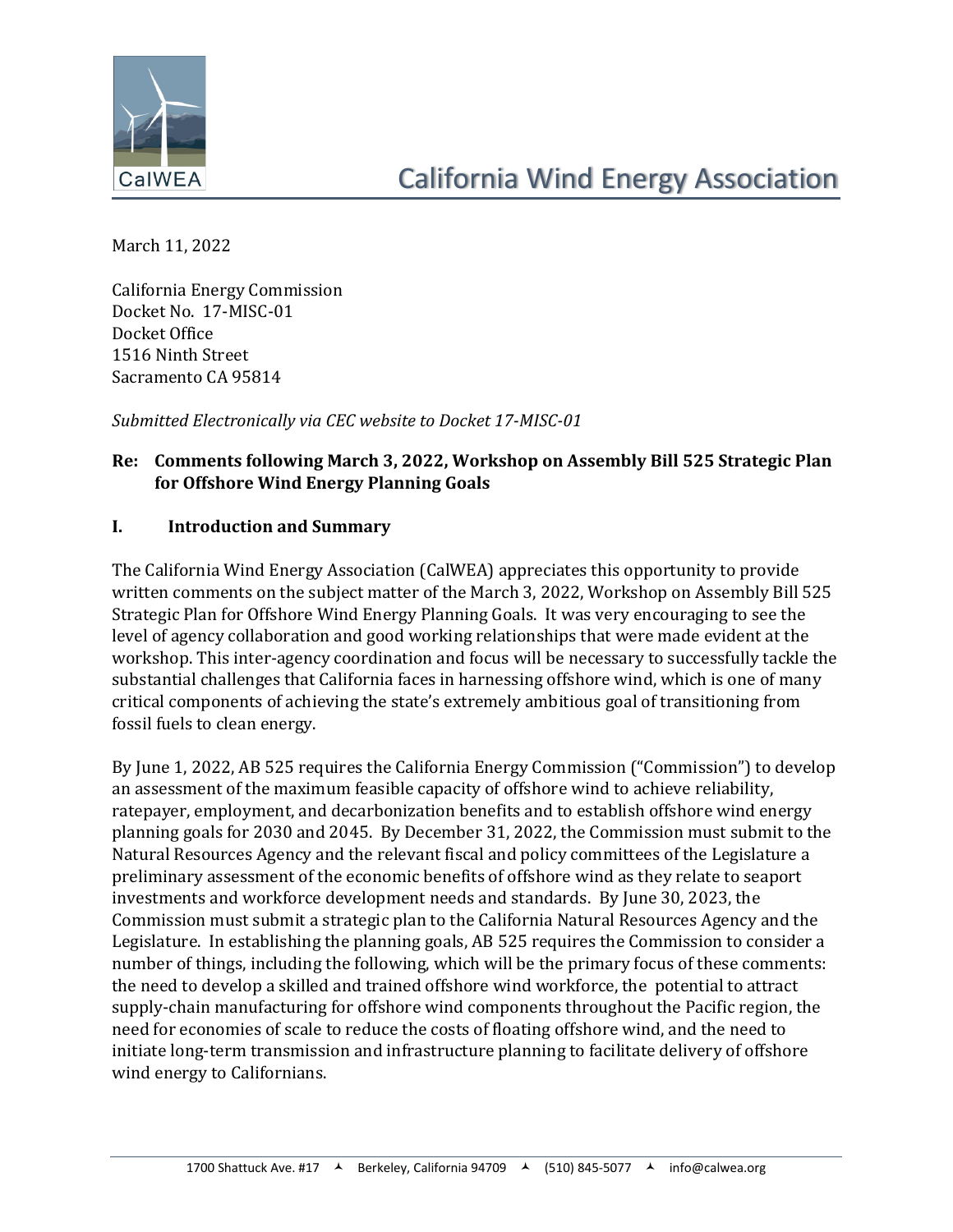In preparing the required assessments, the Commission must carefully consider two distinct paths for offshore wind: one path that relies largely on imported components from other countries, and another that builds up industrial capacity in the Pacific region that enables substantial domestic content. While the two paths will be similar in important ways, they will differ in terms of necessary near-term decisions, investments, and deployment timelines, and the outcomes will have very different implications for the development of a skilled and trained offshore wind workforce, the potential to attract supply-chain manufacturing for offshore wind components throughout the Pacific region, and the ability to meet planning targets and drive down costs as economies of scale are attained.

Thus, if California desires to obtain the economic and social benefits that offshore wind could bring – but are often simply assumed, careful planning will be required, along with near-term decisions that will support the investments that we will need to capture supply chain and jobs (particularly for the floating platforms) here in California. The Commission and its joint agency partners should not only highlight these important steps in its reports to the Natural Resources and the Legislature but pursue them in their nearer-term agency decisions.

In summary, CalWEA recommends that the AB 525 implementation process focus on:

- Establishing targets sufficient to achieve economies of scale and drive the development of a domestic supply chain;
- Establishing near-term goals using demonstration projects to lay the foundation for scale-up of California/West Coast industrial capacity to build floating platforms;
- Completing a ports assessment this year, particularly for Central Coast developments;
- Highlighting the need for the 2022 BOEM auctions to feature Multiple Factor Bidding that drives local supply chain development;
- Highlighting the need for the CPUC to adopt an offtake strategy prior to the BOEM auctions;
- Explore several possible ways of providing deliverable transmission status at the Central Coast; and
- Explore CEQA streamlining measures for all offshore-wind-related infrastructure.

### **II. Comments**

### **A. Planning Targets Must Be High Enough to Drive Economies of Scale and to Support a Domestic Supply Chain for the New Floating Technologies – but Scale-up Plan is Equally Critical**

**1. Scale is important.** In establishing the maximum feasible capacity of offshore wind, especially regarding ratepayer and employment benefits, CalWEA believes that the minimum target necessary to achieve economies of scale and drive the development of a domestic supply chain is 12 GW by 2045 along the Pacific Coast.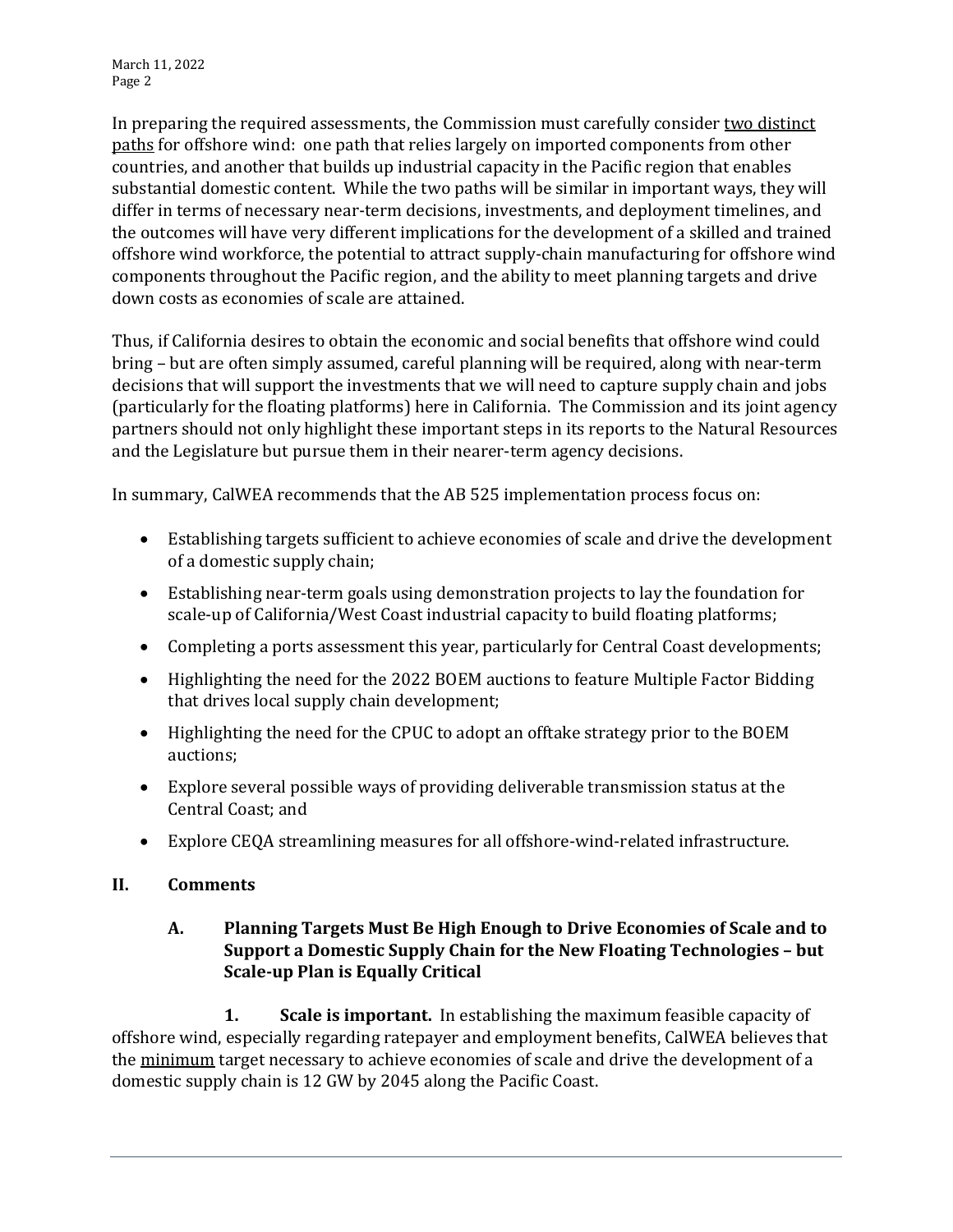The SB 100 Joint Agency Report was based on RESOLVE modeling that artificially capped the amount of offshore wind at 10 gigawatts. The model selected all 10 GW, strongly suggesting that more would be cost-effective. The Commission should conduct runs of the SB 100 model to determine how much more offshore wind is justified as part of an overall portfolio that ensures reliability and minimizes costs in achieving the SB 100 goals. That model considers only the capacity that is cost-effective based on the total costs and benefits that the resource provides to the system overall. The Commission should consider other, more indirect or intangible benefits including various risk-reductions from greater resource diversity, economic benefits to the state, and less pressure to site resources on land.

**2. Scale-up is equally important.** As important to the overall 2045 goal are the initial and interim steps that will be crucial to the development of a California/West Coast supply chain, particularly the floating platforms. Based on the plans of load-serving entities, the CPUC has included 120 MW of offsh[o](#page-2-0)re wind in 2026, 295 MW in 2030 and 1,708 MW in 3032 in its recent Preferred System Plan. <sup>1</sup> As discussed further below, CalWEA believes meeting these near-term goals will lay a critical foundation for sustainable scale-up of in-state and regional industrial capacity to build floating platforms for all future installations. Turbine parts almost inevitably will be imported from Europe and/or the U.S. East Coast for the projects resulting from the 2022 BOEM auction, but there is great potential for California companies and workers to provide the fabrication, construction, and assembly of floating platforms and the final integration and installation phases.

# **B. Much Greater Certainty is Needed to Support a California/West Coast Supply Chain that Will Deliver Economic Benefits to the State**

**1. Floating platforms require demonstration.** The floating offshore wind technology is relatively new and the deployment of floating platforms for 12- to 15-MW turbines has not been demonstrated anywhere in the world to date. Only three floating wind platform designs have been deployed at scale to date and none of these is in U.S. waters. The technical, environmental, economic, and social aspects of commercial offshore wind in California have likewise not been demonstrated in real-world conditions. Floating platforms will be of huge scale with unprecedented logistical challenges. Europe has already deployed floating offshore wind projects at pilot scale, with recent awards in the United Kingdom at the 100-MW scale.[2](#page-2-1) Early deployments of floating offshore wind technology at demonstration scale will be crucial to foster the development of a local supply chain, ports, and workforce to support California's offshore wind industry.

**2. A complete ports assessment is needed this year**. Ports will be needed to assemble the floating foundations as well as the integration of the turbines and foundations. To support development at Morro Bay, these activities will require ports at numerous coastal

<span id="page-2-0"></span><sup>1</sup> CPUC Decision 22-02-004 at Table 2 (Feb. 15, 2022).

<span id="page-2-1"></span><sup>2</sup> *See* The Crown Estate, "Three new test and demonstration floating wind projects in the Celtic Sea to progress to next stage" (July 27, 2021). [https://www.thecrownestate.co.uk/en-gb/media-and](https://www.thecrownestate.co.uk/en-gb/media-and-insights/news/three-new-test-and-demonstration-floating-wind-projects-in-the-celtic-sea-to-progress-to-next-stage/)[insights/news/three-new-test-and-demonstration-floating-wind-projects-in-the-celtic-sea-to](https://www.thecrownestate.co.uk/en-gb/media-and-insights/news/three-new-test-and-demonstration-floating-wind-projects-in-the-celtic-sea-to-progress-to-next-stage/)[progress-to-next-stage/.](https://www.thecrownestate.co.uk/en-gb/media-and-insights/news/three-new-test-and-demonstration-floating-wind-projects-in-the-celtic-sea-to-progress-to-next-stage/)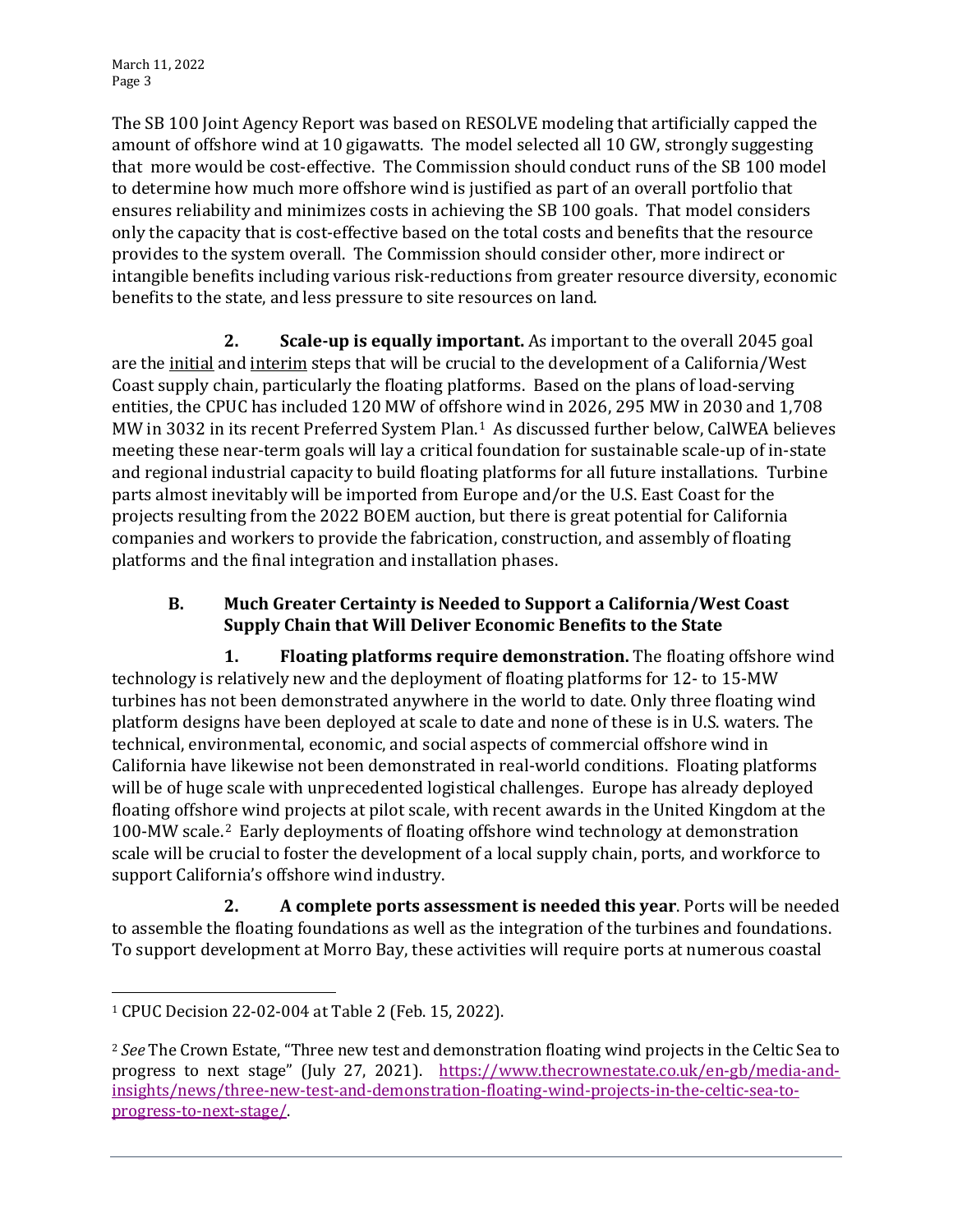locations, possibly from the South Coast to the Bay Area. Development at the North Coast will require substantial investments. A complete ports assessment is needed this year, especially to support the initial projects at Morro Bay. That assessment would identify available port space, possible upgrade needs, and funding requirements to further assess those needs.

**3. Demonstration projects in state waters offer a critical opportunity.**  The proposed demonstration projects in state waters<sup>[3](#page-3-0)</sup> – which can be online at least four years ahead of BOEM projects – should be used to support the build-up of the ports, supply chain, and workforce that offshore wind projects will need if they are to assemble floating platforms in California. These projects can generate "real" information to evaluate real-world environmental impacts and validate mitigation measures, which will reduce conflicts in the commercial-scale build-out. California or U.S. manufacturing of floating foundation components, anchoring systems and potentially other components (blades, nacelles, substations, cables, etc.) would also require considerable time and planning to allow sufficient time for the local supply chain to mature.

**4. BOEM auctions should incentivize local supply-chain build-up.** Offshore wind is a global, competitive industry. As much as California project developers may want to support the development of a local workforce and supply chain, they will face considerable market pressure to source foreign-manufactured and constructed inputs rather than locally made products. This is particularly true given the very high auction prices seen recently for the New York Bight. With California auction bids expected to be in the hundreds of millions of dollars each and projects' total costs in the billions, competing developers will feel pressure to squeeze out costs to increase their bid price by cutting costs elsewhere in their projects. The result is that developers will feel pressure to use imported inputs that fail to create local supply chain, jobs and other community benefits.

The problem is compounded by the fact that California is starting from scratch in terms of infrastructure. California has no offshore wind ports -- either for platform assembly or final turbine integration. Floating platforms will be less expensive and easier to import on barges from Asia.

To have any chance of supporting a California/West Coast offshore wind industry for the initial Morro Bay or Humboldt projects, therefore, the Commission's plan should include a specific strategy to promote the development of an in-state supply chain. Supporting state-water demonstration projects will be an important element of that, as discussed above. In addition, the Commission should strongly encourage BOEM to substantially modify the auction structure used for East Coast leasing to incentivize a California/West Coast regional supply chain.

<span id="page-3-0"></span><sup>3</sup> The California State Lands Commission has received, and staff is evaluating, two applications for floating offshore wind projects in state waters. The two projects are CADEMO, which would demonstrate two different floating wind technologies by installing four 12-15 MW floating wind turbines in the area; and the Ideol Vandenberg Air Force Pilot Project, which would install four floating offshore wind turbines with a maximum generation capacity of 10MW each. [https://www.slc.ca.gov/renewable-energy/offshore-wind-applications/.](https://www.slc.ca.gov/renewable-energy/offshore-wind-applications/)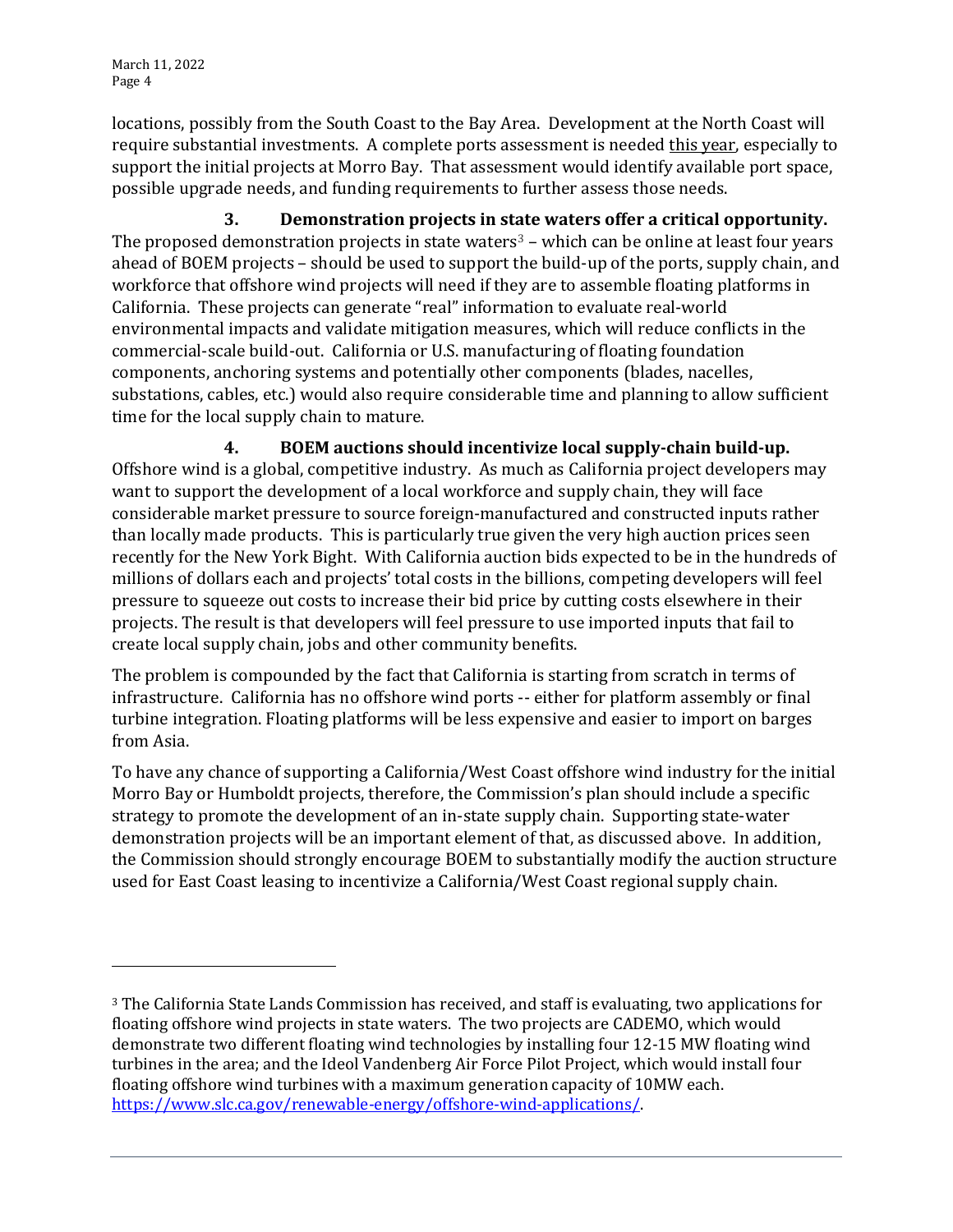The AB 525 implementation process should highlight the importance of BOEM designing its California auction mechanism to include a Multiple Factor Bidding strategy to counteract powerful market forces that could undermine state benefits. California needs BOEM auction terms that offset the monetary advantage of imports and that create a competitive "race to the top" among developers to promote a high-road, domestic supply chain that includes local content, local ports, and project-wide labor agreements covering both onshore and offshore construction and installation, including disadvantaged hiring and workforce training.

**5. An offtake plan is needed prior to the BOEM auctions.** The recent East Coast auctions have been successful because the fixed-bottom technology is proven and available, substantial port space exists, and offtake certainty was in place – all in all, far more certainty than we have in California right now. In our comments above, we discussed ways of promoting the domestic supply of floating platforms and port development. Regarding offtake, in its recent decision on the Preferred System Plan, the California Public Utilities Commission (CPUC) made the important statement that it "will revisit [the] question of specific offshore wind procurement requirements" in the upcoming phase of its Integrated Resource Planning (IRP) process. "Specifically, … [w]e will explore the procurement approaches to this large-scale and complex resource. For example, we will explore the development or selection of an appropriate entity to conduct offshore wind procurement, and to ensure that it is procured in the interests of ratepayers. These steps will help continue to give prospective developers appropriate expectations about contracting opportunities."[4](#page-4-0)

The AB 525 implementation process should highlight the need for the CPUC to adopt an approach to procure the capacity included in the adopted plan – both the mid-decade and 2032 targets -- prior to the BOEM auctions to provide developers with the certainty needed to calculate benefits and risks and submit bids accordingly.

**6. A transmission plan is needed.** The AB 525 implementation process should highlight the need for, and take steps toward, the Joint Agencies' and the CAISO's development of specific transmission plans for the Central and the North Coast offshore wind developments. The strength of the grid at the Central Coast and the weakness of the grid in Northern California require completely different strategies.

There are several possible ways of providing deliverable transmission status at the Central Coast. Making more efficient use of the grid by reforming the CAISO's deliverability assessment methodology is the timeliest and least costly one. CalWEA has discussed this at length in CPUC testimony and CAISO proposals.<sup>[5](#page-4-1)</sup> Alternatively, PG&E could relinquish its transmission rights for the Diablo Canyon nuclear plants. Finally, new transmission could be planned between Central California and Los Angeles, which would simultaneously resolving existing congestion

<span id="page-4-0"></span><sup>4</sup> Note 1 *supra* at PDF-page 145-6.

<span id="page-4-1"></span><sup>5</sup> *See* CalWEA's September 1, 2021, testimony in CPUC R.20-11-003 on deliverability reform (available at [https://www.calwea.org/public-filing/extreme-weather-proceeding-testimony](https://www.calwea.org/public-filing/extreme-weather-proceeding-testimony-deliverability-reform)[deliverability-reform\)](https://www.calwea.org/public-filing/extreme-weather-proceeding-testimony-deliverability-reform) and CalWEA's October 18, 2021, joint Policy Initiatives Catalog submission to CAISO with the California Energy Storage Alliance (available at [https://www.calwea.org/public](https://www.calwea.org/public-filing/stakeholder-initiatives-proposal-cesa-deliverability-reform)[filing/stakeholder-initiatives-proposal-cesa-deliverability-reform\)](https://www.calwea.org/public-filing/stakeholder-initiatives-proposal-cesa-deliverability-reform).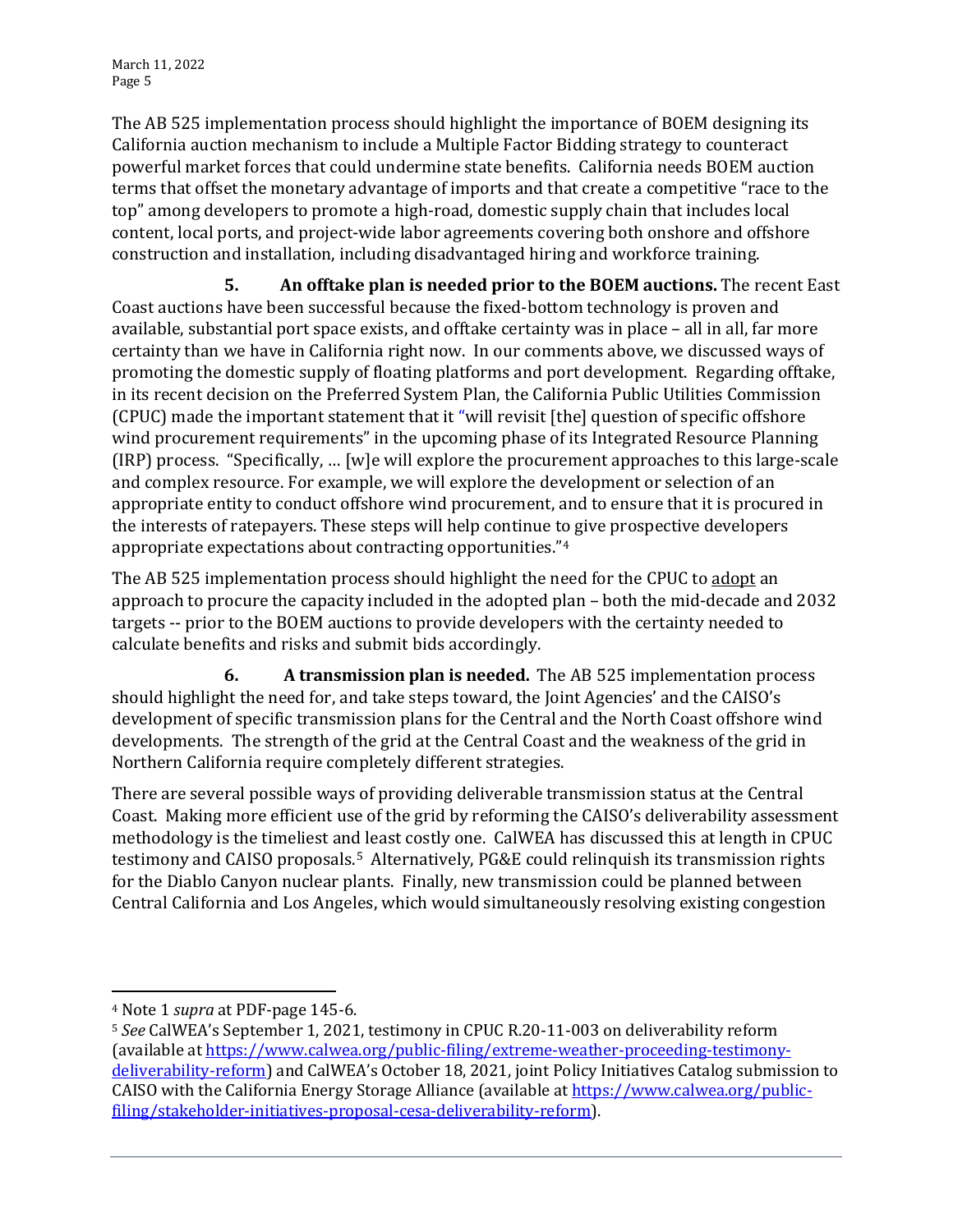on Path 26. Building subsea transmission would provide additional grid-resiliency benefits. The Commission should explore each of these possibilities in the AB 525 process.

Planning for the North Coast will require modifications to the CAISO's 20-year planning effort, as we explained in recent comments to the CAISO. While any single 20-year plan must realistically remain conceptual, given a multitude of uncertainties that will unfold in that timeframe, incremental, but real, progress towards the long-term plan could and should still be made. To do that, CalWEA proposed that some upgrades be selected in each annual transmission planning cycle that will build towards the 20-year plan. To identify those upgrades, CalWEA recommends that the CAISO work with the CPUC and CEC to develop a leastregrets (essentially no-regrets) 20-year planning process in which three significantly different, but plausible, 2040 resource scenarios be created for which actual (rather than conceptual) transmission plans are independently developed. Those upgrades that are common to all three scenarios should move forward in the annual TPP cycle for presentation to the CAISO board for approval. Those upgrades that are common to two out of the three scenarios should be closely monitored as part of annual TPP cycle as replacement (potentially more costly replacement) solutions to address reliability, economic and/or policy upgrades that are identified in the TPP. This least-regrets process would ideally be outlined in the final 2022 20-year Outlook and apply in the subsequent IRP and TPP cycles.

We encourage the Commission, as part of the AB 525 process, to explore the notion of developing three long-term resource scenarios for the above process and to specifically consider three plausible build-out scenarios for the North Coast. For example, one scenario might include the use of hydrogen to transfer a portion of the North Coast offshore wind output to the rest of the state.

**7. CEQA streamlining measures will be needed.** CEQA streamlining measures are needed for all offshore-wind-related infrastructure to ensure that the projects don't get paralyzed and perhaps killed by years of lawsuits. This is the subtext of a new bill, SB 1274 (McGuire), which would add a clean energy transmission project within or adjacent to the County of Humboldt to an existing category of development projects that can seek CEQA streamlining benefits before the lead agency certifies the final EIR for the project.

Another streamlining concept would be to allow the CEQA review conducted by state or local agencies for onshore infrastructure to focus exclusively on the direct onshore and offshore impacts of the onshore infrastructure facilities only and to refer the reader to other CEQA and NEPA documents for analysis of the environmental impacts of the offshore wind energy generation facilities and not to repeat such analysis or undertake an independent analysis. Given the multiple other analyses of the environmental impacts of the offshore turbines under both NEPA and CEQA, it would be inefficient and unnecessary to require further CEQA review of the offshore facilities in CEQA documents prepared to support approval of onshore support facilities.

The Commission should consider these and other ideas as part of planning for offshore wind.